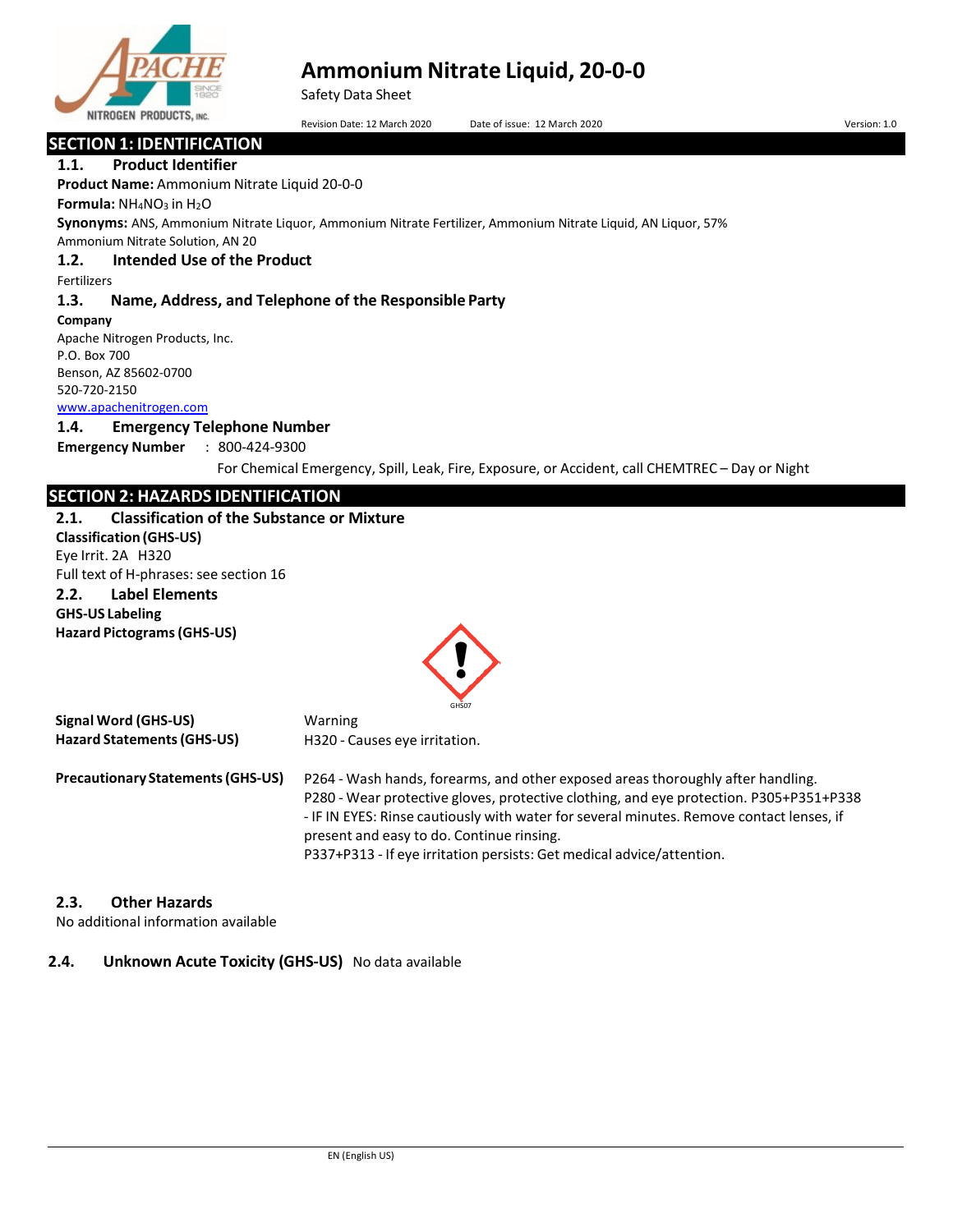# Safety Data Sheet

# **SECTION 3: COMPOSITION/INFORMATION ON INGREDIENTS**

**3.1. Substances**

# Not applicable

### **3.2. Mixture**

Full text of H-phrases: see section 16

| <b>Name</b>      | <b>Product Identifier</b> | % (w/w) | <b>Classification (GHS-US)</b>             |
|------------------|---------------------------|---------|--------------------------------------------|
| Ammonium nitrate | (CAS No) 6484-52-2        | 40      | Ox. Sol. 3, H272 Eye Irritant. 2A,<br>H319 |
| Water            | (CAS No) 7732-18-5        | 60      | Not classified                             |

## **4.1. Description of First Aid Measures**

**General:** Never give anything by mouth to an unconscious person. If you feel unwell, seek medical advice (show the label where possible).

**Inhalation:** When symptoms occur: go into open air and ventilate suspected area. Obtain medical attention if breathing difficulty persists.

**Skin Contact:** Remove contaminated clothing. Drench affected area with water for at least 15 minutes. Obtain medical attention if irritation develops or persists.

**Eye Contact:** Rinse cautiously with water for several minutes. Remove contact lenses, if present and easy to do. Continue rinsing. Obtain medical attention if irritation develops or persists.

**Ingestion:** Rinse mouth. Do NOT induce vomiting. Seek medical attention immediately.

## **4.2. Most Important Symptoms and Effects Both Acute and Delayed**

**General:** Eye irritation.

**Inhalation:** May cause respiratory irritation.

**Skin Contact:** May cause skin irritation.

**Eye Contact:** Causes serious eye irritation. Symptoms may include: Redness, pain, swelling, itching, burning, tearing, and blurred vision.

**Ingestion:** Ammonium Nitrate: Ingestion may cause methemoglobinemia. Initial manifestation of methemoglobinemia is cyanosis, characterized by blue lips, tongue and mucous membranes, with skin color being slate grey. Further manifestation is characterized by headache, weakness, dyspnea, dizziness, stupor, respiratory distress and death due to anoxia. If ingested, nitrates may be reduced to nitrites by bacteria in the digestive tract. Signs and symptoms of nitrite poisoning include

methemoglobinemia, nausea, dizziness, increased heart rate, hypotension, fainting and possibly shock.

**Chronic Symptoms:** Overexposure to this material may result in methemoglobinemia.

## **4.3. Indication of Any Immediate Medical Attention and Special Treatment Needed**

If exposed or concerned, get medical advice and attention. Hot Ammonium Nitrate burns skin, allowing rapid absorption of Ammonium Nitrate through the skin and toxic effects can occur quite rapidly. Causes methemoglobinemia – emergency response should treat appropriately, such as by intravenous administration of methylene blue in addition to thermal burn treatment.

# **SECTION 5: FIRE-FIGHTING MEASURES**

# **5.1. Extinguishing Media**

**Suitable Extinguishing Media:** Flood fires involving ammonium nitrate fertilizer with large volumes of low pressure water. **Unsuitable Extinguishing Media:** Do not use salt water, carbon dioxide, dry chemicals or foam extinguishers. Never attempt to smother fire, such as by sealing off, closing a compartment, or building's doors when fire occurs. Do not add steam.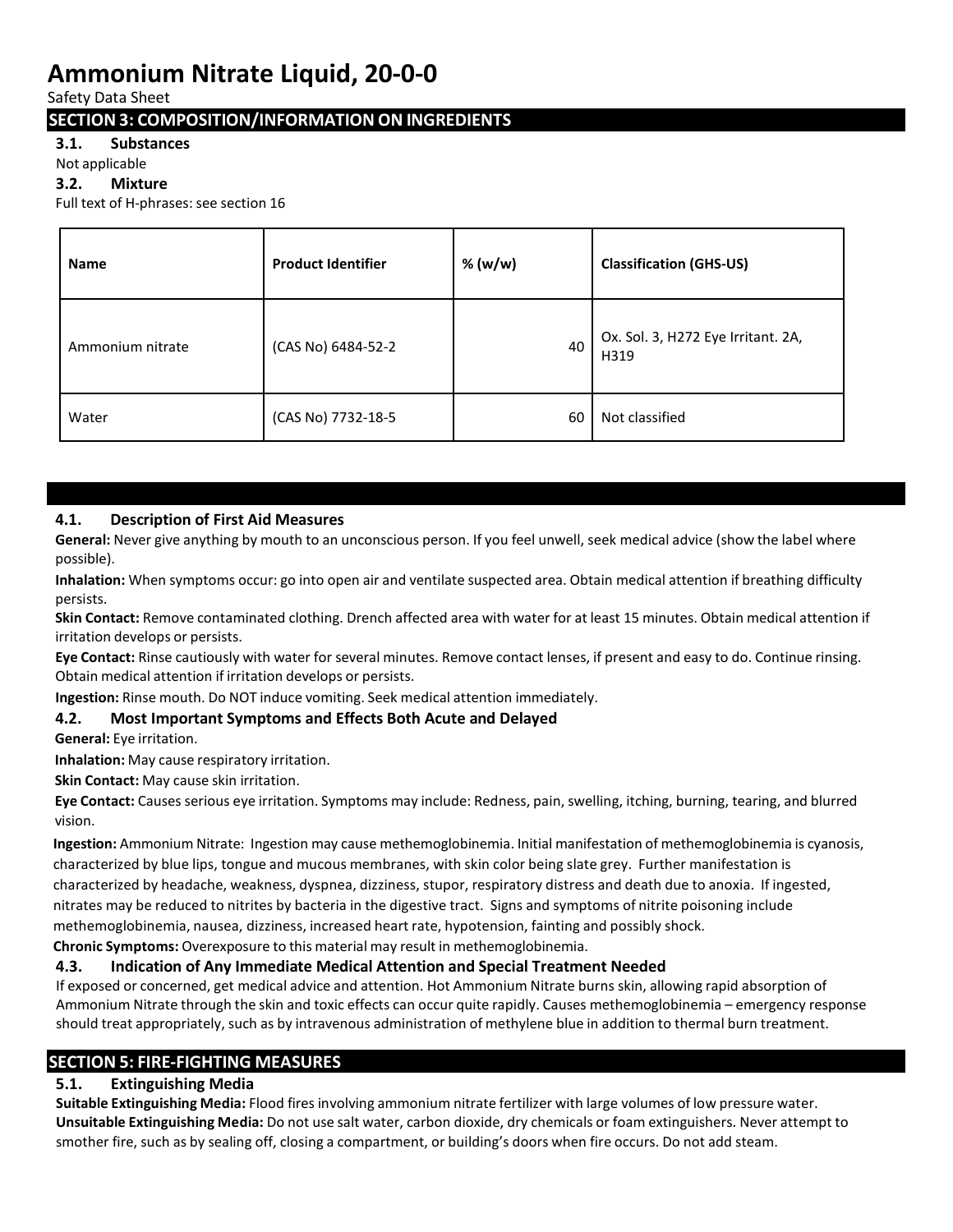Safety Data Sheet

### **5.2. Special Hazards Arising From the Substance or Mixture**

**Reactivity:** Product is non-reactive under normal circumstances.

### **5.3. Advice for Firefighters**

**Precautionary Measures Fire:** Exercise caution when fighting any chemical fire.

**Firefighting Instructions:** Flood fire area with water from a distance. Move containers from the fire area if you can do it without risk. Do not move cargo or vehicle if cargo has been exposed to heat. Fight fire from maximum distance or use unmanned hose holders or monitor nozzles. Apply cooling water to sides of containers that are exposed to flames until well after fire is out

**Protection During Firefighting:** Do not enter fire area without proper protective equipment, including respiratory protection. Positive pressure self-contained breathing apparatus (SCBA) should be used when there is a potential for inhalation of vapors and/or fumes.

### **Reference to Other Sections**

Refer to section 9 for flammability properties.

## **SECTION 6: ACCIDENTAL RELEASE MEASURES**

### **6.1. Personal Precautions, Protective Equipment and Emergency Procedures**

**6.2.**

**General Measures:** Handle in accordance with good industrial hygiene and safety practice. For Non-Emergency Personnel

**Protective Equipment:** Use appropriate personal protection equipment (PPE).

**Emergency Procedures:** Evacuate unnecessary personnel.

#### **6.2.1. For Emergency Personnel**

**Protective Equipment:** Equip cleanup crew with proper protection. Use appropriate personal protection equipment (PPE).

**Emergency Procedures:** Upon arrival at the scene, a first responder is expected to recognize the presence of dangerous goods, protect oneself and the public, secure the area, and call for the assistance of trained personnel as soon as conditions permit.

### **6.3. Environmental Precautions**

Prevent entry to sewers and public waters.

### **6.4. Methods and Material for Containment and Cleaning Up**

For **Containment:** Collect spillage.

**Methodsfor Cleaning Up:** Clean up spills immediately and dispose of waste safely. Absorb and/or contain spill with inert material, then place in suitable container.

Reference to Other Sections

See heading 8, Exposure Controls and Personal Protection. See Section 13, Disposal Considerations.

# **SECTION 7: HANDLING AND STORAGE**

## **7.1. Precautions for Safe Handling**

**Precautions for safe handling:** Ensure good ventilation of work station Wear proper PPE. Wash hands with soap and water before eating, drinking or smoking.

**Hygiene Measures:** Handle in accordance with good industrial hygiene and safety procedures. Wash hands and other exposed areas with mild soap and water before eating, drinking, or smoking and again when leaving work.

## **7.2. Conditions for Safe Storage, Including Any Incompatibilities**

**Storage Conditions:** Store in well-ventilated area away from acute fire hazards and easily oxidizing materials.

Avoid materials made of copper and bronze.

**Incompatible Materials:** Strong acids and bases.

**7.3. Specific End Use(s)** Fertilizer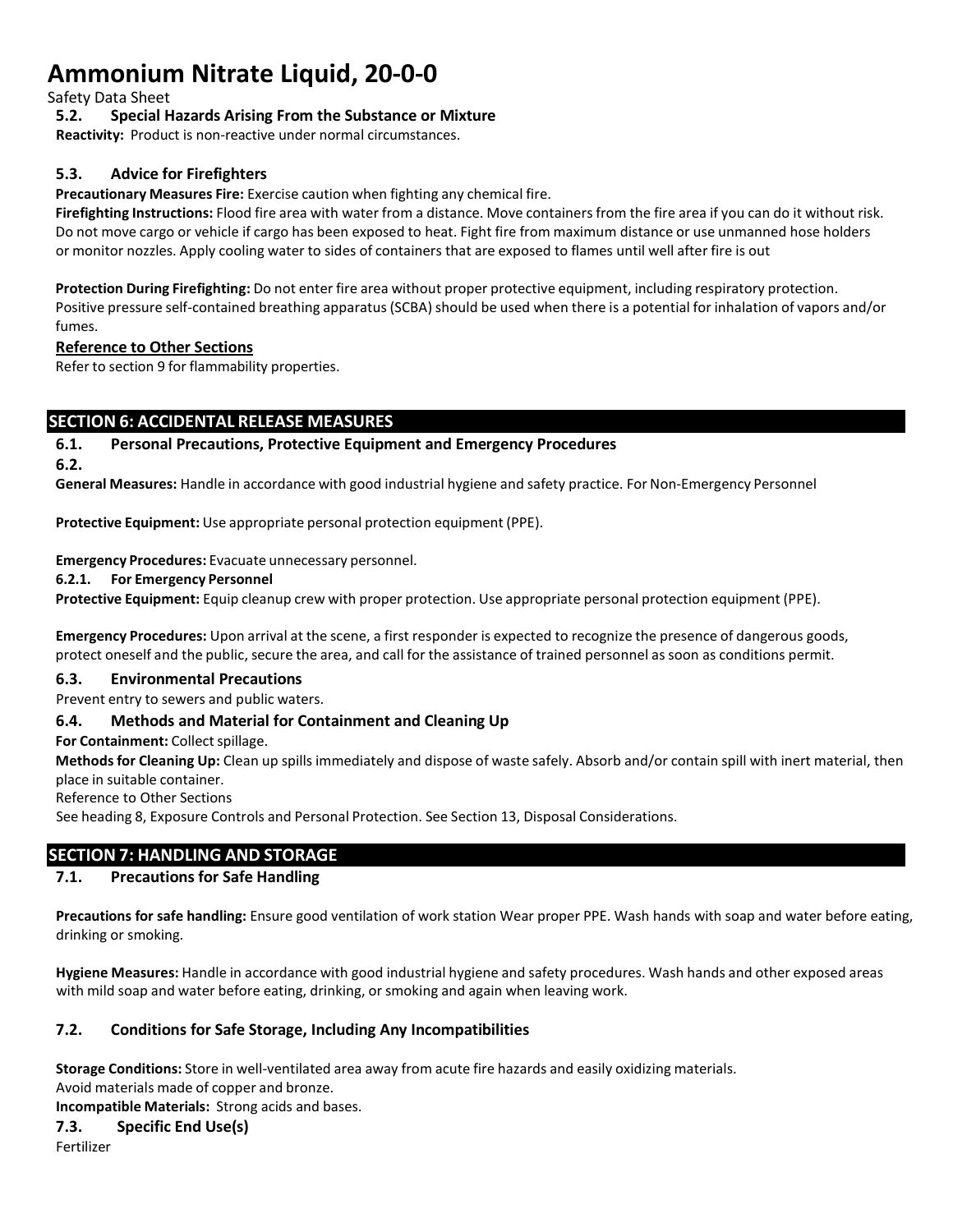Safety Data Sheet

# **SECTION 8: EXPOSURE CONTROLS/PERSONAL PROTECTION**

**8.1. Control Parameters**

Ammonium nitrate (6484-52-2)

Not applicable

Water (7732-18-6)

Not applicable

| <b>SECTION 9: PHYSICAL AND CHEMICAL PROPERTIES</b>                   |                                                                      |
|----------------------------------------------------------------------|----------------------------------------------------------------------|
| <b>Information on Basic Physical and Chemical Properties</b><br>9.1. |                                                                      |
| <b>Physical State</b>                                                | Liguid                                                               |
| Appearance                                                           | Colorless to slightly amber                                          |
| Odor                                                                 | Slight ammonia odor (pungent)                                        |
| <b>Odor Threshold</b>                                                | Not available                                                        |
| рH                                                                   | 6.5 - 7.5 (Depends on free nitric acid and free ammonia)             |
| <b>Evaporation Rate</b>                                              | Not available                                                        |
| <b>Melting Point</b>                                                 | 40 °F (4.4 °C)                                                       |
| <b>Freezing Point</b>                                                | 40 (4.4 °C) (Starts to solidify or crystallize)                      |
| <b>Boiling Point</b>                                                 | 220 °F (104.4 °C) (Water will start to separate out of solution)     |
| <b>Flash Point</b>                                                   | Not available                                                        |
| <b>Auto-ignition Temperature</b>                                     | Not available                                                        |
| <b>Decomposition Temperature</b>                                     | (starts at) $\geq$ 338 °F ( $\geq$ 170 °C)                           |
| Flammability (solid, gas)                                            | Not available                                                        |
| <b>Lower Flammable Limit</b>                                         | Not available                                                        |
|                                                                      | Not available                                                        |
| Upper Flammable Limit Vapor                                          | Not available                                                        |
| <b>Pressure</b>                                                      | 13 mm Hg (vapor pressure of Water @ 20 %)                            |
| Relative Vapor Density at 20 °C                                      | Not available                                                        |
| <b>Relative Density</b>                                              | 10.5 lb/gal @ 60 °F (16 °C)                                          |
| <b>Specific Gravity</b>                                              | 1.260                                                                |
| Solubility                                                           | 100% in water                                                        |
| <b>Partition Coefficient: N-Octanol/Water</b>                        | Not available                                                        |
| <b>Viscosity</b>                                                     | Not available                                                        |
| <b>Explosion Data - Sensitivity to Mechanical Impact</b> :           | No data                                                              |
| <b>Explosion Data - Sensitivity to Static Discharge</b>              | Not expected to present an explosion hazard due to static discharge. |
| <b>Molecular Weight</b>                                              | 80.05                                                                |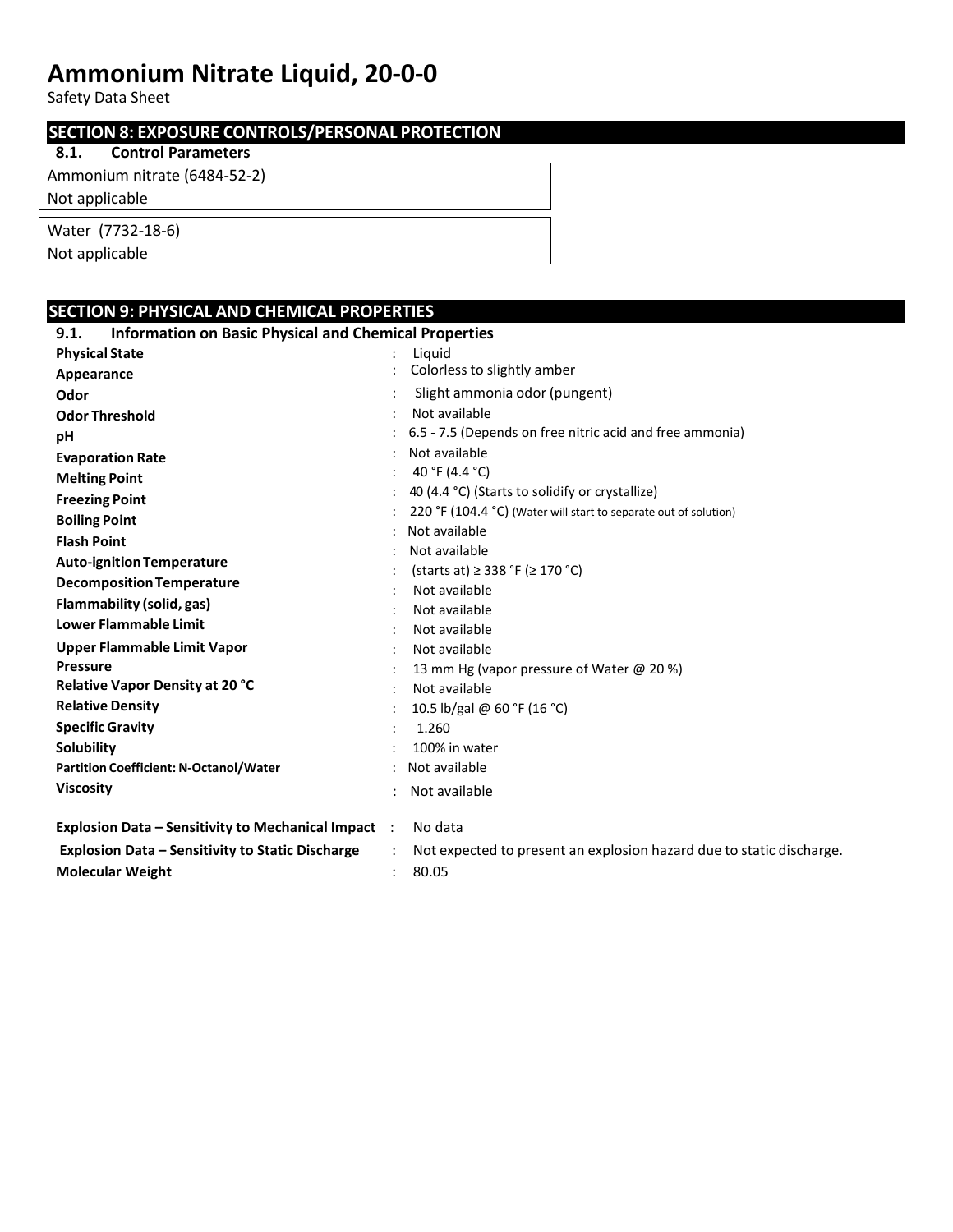Safety Data Sheet

## **SECTION 10: STABILITY AND REACTIVITY**

**10.1. Reactivity:** Non-reactive during normal conditions

**10.2. Chemical Stability** Not established

**10.3. Possibility of Hazardous Reactions:** Hazardous polymerization will not occur.

**10.4. Conditionsto Avoid:** Extremely high temperatures. Heat. Sparks. Overheating. Open flame. Storage in or near combustible materials. Sources of ignition. Confinement. Incompatible materials.

**10.5. Incompatible Materials:** Strong acids or bases

**10.6. Hazardous Decomposition Products**: Nitrogen oxides. Toxic vapors. Corrosive vapors. Ammonia. Nitric acid.

# **SECTION 11: TOXICOLOGICAL INFORMATION**

#### **11.1. Information on Toxicological Effects- Product**

**Acute Toxicity:** Not classified

**LD50 and LC50 Data:** Not available

**Skin Corrosion/Irritation:** Not classified

**pH:** 6.5 - 7.5 (Depends on free nitric acid and free ammonia)

**Serious Eye Damage/Irritation:** Causes serious eye irritation.

**pH:** 6.5 - 7.5 (Depends on free nitric acid and free ammonia)

**Respiratory or Skin Sensitization:** Not classified

**Germ Cell Mutagenicity:** Not classified

**Teratogenicity:** Not classified

**Carcinogenicity:** Not classified

**Specific Target Organ Toxicity (Repeated Exposure):** Not classified

**Reproductive Toxicity:** Not classified

**Specific Target Organ Toxicity (Single Exposure):** Not classified

**Aspiration Hazard:** Not classified

**Symptoms/Injuries After Inhalation:** May cause respiratory irritation.

**Symptoms/Injuries After Skin Contact:** May cause skin irritation.

**Symptoms/Injuries After Eye Contact:** Causes serious eye irritation. Symptoms may include: Redness, pain, swelling, itching, burning, tearing, and blurred vision.

**Symptoms/Injuries After Ingestion:** Ammonium Nitrate: Ingestion may cause methemoglobinemia. Initial manifestation of methemoglobinemia is cyanosis, characterized by blue lips, tongue and mucous membranes, with skin color being slate grey. Further manifestation is characterized by headache, weakness, dyspnea, dizziness, stupor, respiratory distress and death due to anoxia. If ingested, nitrates may be reduced to nitrites by bacteria in the digestive tract. Signs and symptoms of nitrite poisoning include methemoglobinemia, nausea, dizziness, increased heart rate, hypotension, fainting and possibly shock. **Chronic Symptoms:** Overexposure to this material may result in methemoglobinemia.

## **11.2. Information on Toxicological Effects- Ingredient(s)**

**LD50 and LC50 Data:**

### **Ammonium nitrate (6484-52-2)**

| <b>LD50 Oral Rat</b>       | 2217 mg/kg     |  |
|----------------------------|----------------|--|
| <b>LC50 Inhalation Rat</b> | > 88.8 mg/l/4h |  |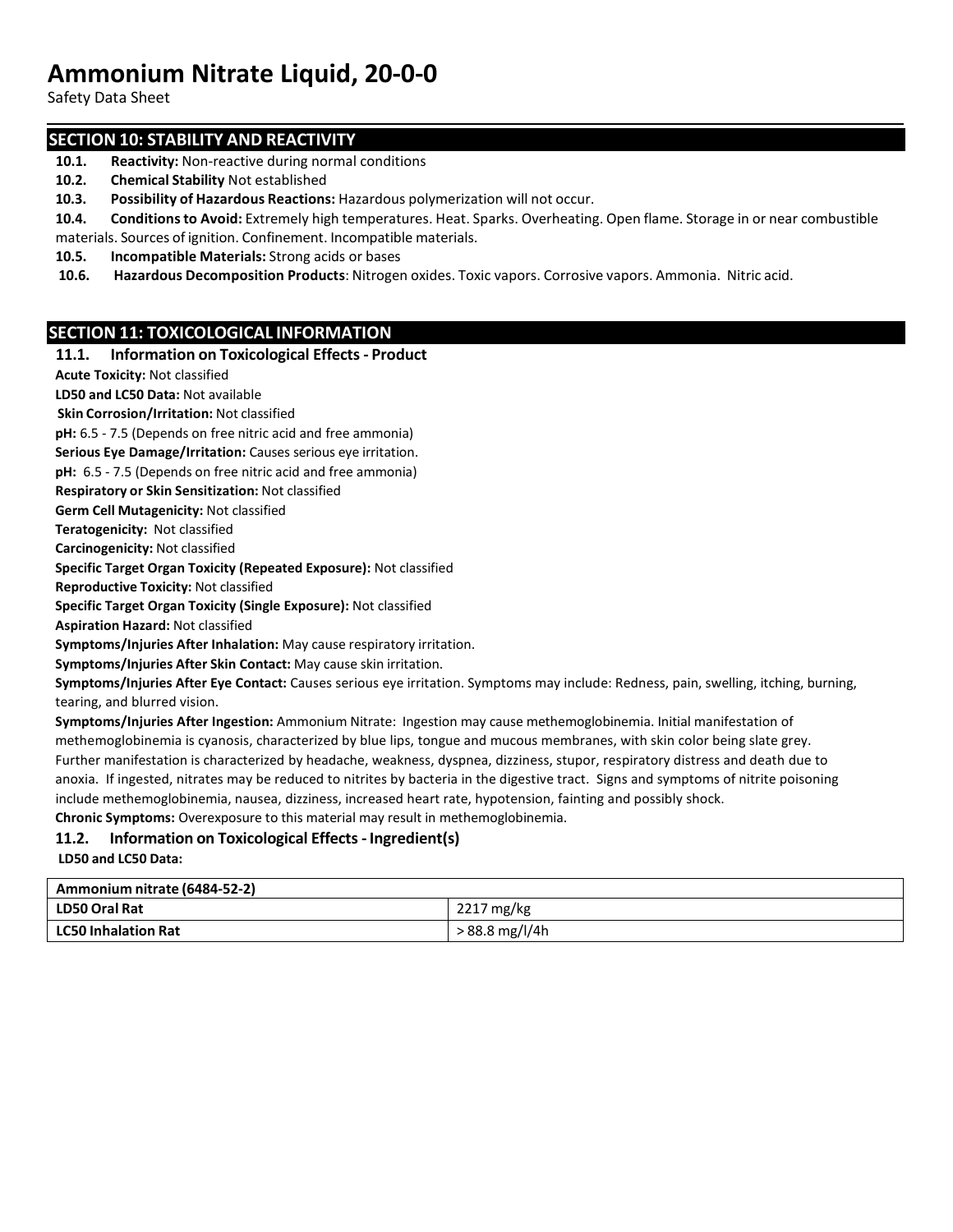Safety Data Sheet

| Ammonia (7664-41-7)        |                                  |
|----------------------------|----------------------------------|
| <b>LC50 Inhalation Rat</b> | 5.1 mg/l (Exposure time: 1 h)    |
| <b>LC50 Inhalation Rat</b> | 2000 ppm/4h (Exposure time: 4 h) |
| Nitric acid (7697-37-2)    |                                  |
| <b>LC50 Inhalation Rat</b> | 67 ppm/4h                        |
| ATE US (dust, mist)        | 130.00 mg/l/4h                   |

# **SECTION 12: ECOLOGICAL INFORMATION**

## **12.1. Toxicity**

**Ecology - General:** Can be toxic to aquatic life, and spills may cause algae blooms in static waters.

#### **Ammonia (7664-41-7)**

| LC50 Fish 1         | 0.44 mg/l (Exposure time: 96 h - Species: Cyprinus carpio)           |
|---------------------|----------------------------------------------------------------------|
| EC50 Daphnia 1      | 25.4 mg/l (Exposure time: 48 h - Species: Daphnia magna)             |
| <b>LC 50 Fish 2</b> | 0.26 - 4.6 mg/l (Exposure time: 96 h - Species: Lepomis macrochirus) |
|                     |                                                                      |

### **12.2. Persistence and Degradability**

**Ammonium Nitrate Solution**

**Persistence and Degradability** Not established.

## **12.3. Bioaccumulative Potential**

| <b>Ammonium Nitrate Solution</b>                  |                               |  |
|---------------------------------------------------|-------------------------------|--|
| <b>Bioaccumulative Potential</b>                  | Not established.              |  |
| Ammonium nitrate (6484-52-2)                      |                               |  |
| <b>BCF Fish 1</b>                                 | (no bioaccumulation expected) |  |
| $-3.1$ (at 25 °C)<br>Log Pow                      |                               |  |
| Ammonia (7664-41-7)                               |                               |  |
| Log Pow                                           | $-1.14$ (at 25 °C)            |  |
| Nitric acid (7697-37-2)                           |                               |  |
| Log Pow                                           | $-2.3$ (at 25 °C)             |  |
| <b>Mobility in Soil</b><br>12.4.<br>Not available |                               |  |

# **12.5. Other Adverse Effects**

**Other Information:** Avoid release to the environment.

# **SECTION 13: DISPOSAL CONSIDERATIONS**

## **13.1. Waste treatment methods**

**Waste Disposal Recommendations:** Dispose of waste material in accordance with all local, regional, national, provincial, territorial and international regulations.

**Additional Information:** Clean up even minor leaks orspills if possible without unnecessary risk.

# **SECTION 14: TRANSPORT INFORMATION 14.1. In Accordance with DOT**

| <b>Proper Shipping Name</b>   | : AMMONIUM NITRATE, LIQUID |                            |
|-------------------------------|----------------------------|----------------------------|
| <b>Hazard Class</b>           | : N/A                      | <b>No Placard Required</b> |
| <b>Identification Number</b>  | : N/A                      |                            |
| Label Codes                   | : N/A                      |                            |
| <b>ERG Number</b>             | : N/A                      |                            |
| 14.2. In Accordance with IMDG |                            |                            |
| <b>Proper Shipping Name</b>   | : AMMONIUM NITRATE, LIQUID |                            |
| <b>Hazard Class</b>           | : N/A                      | <b>No Placard Required</b> |
| <b>Identification Number</b>  | : N/A                      |                            |
| <b>Label Codes</b>            | : N/A                      |                            |
| EmS-No. (Fire)                | : N/A                      |                            |
| EmS-No. (Spillage)            |                            |                            |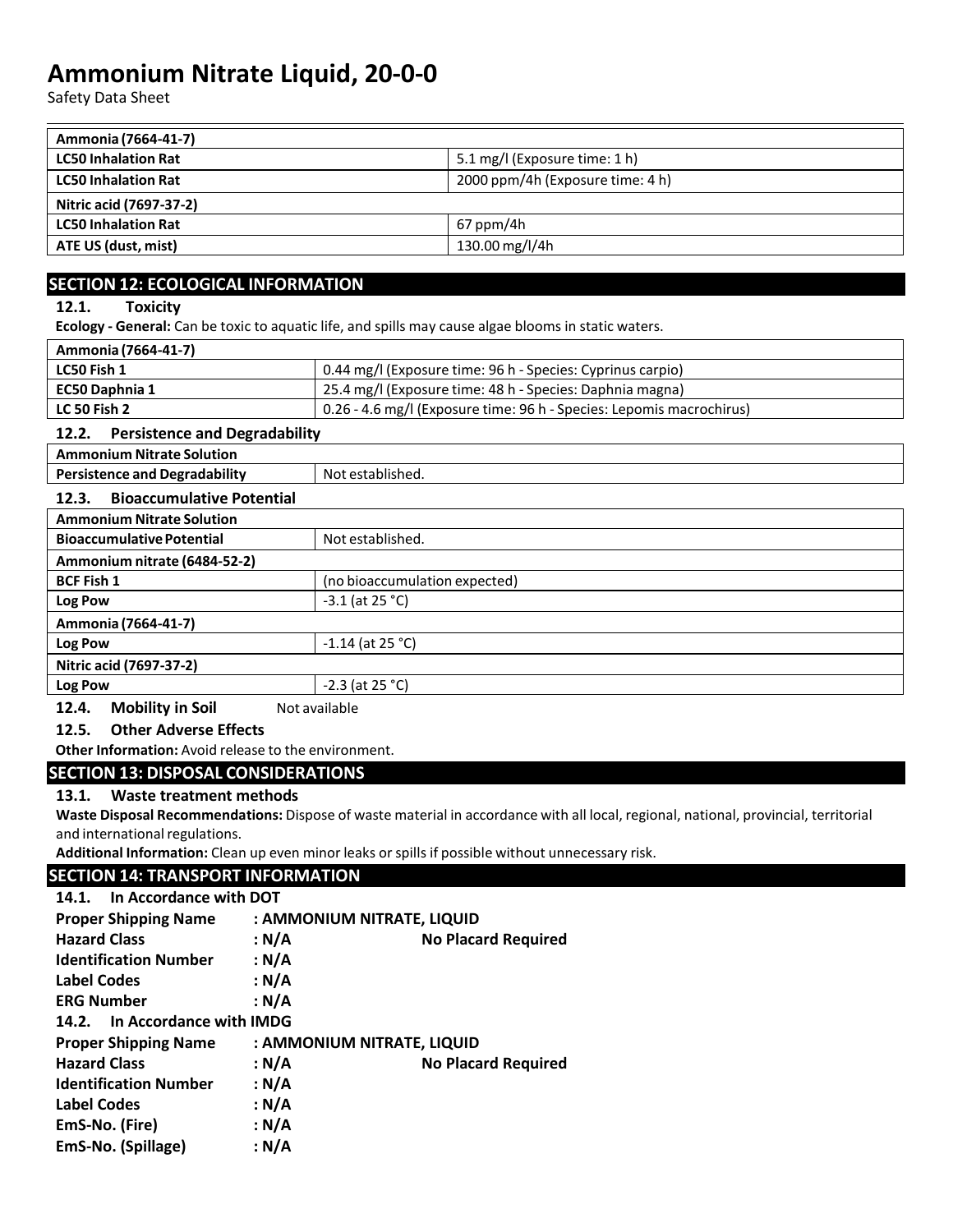Safety Data Sheet

### **14.3. In Accordance with IATA**

| <b>Proper Shipping Name</b>  | : AMMONIUM NITRATE, LIQUID |                            |
|------------------------------|----------------------------|----------------------------|
| <b>Hazard Class</b>          | : N/A                      | <b>No Placard Required</b> |
| <b>Identification Number</b> | : N/A                      |                            |
| <b>Label Codes</b>           | : N/A                      |                            |
| <b>ERG Code (IATA)</b>       | : N/A                      |                            |

# **SECTION 15: REGULATORY INFORMATION**

| <b>US Federal Regulations</b><br>15.1.                                    |                                                                     |
|---------------------------------------------------------------------------|---------------------------------------------------------------------|
| <b>Ammonium Nitrate Solution</b>                                          |                                                                     |
| <b>SARA Section 311/312 Hazard Classes</b>                                | Immediate (acute) health hazard                                     |
|                                                                           | Reactive hazard                                                     |
| Ammonium nitrate (6484-52-2)                                              |                                                                     |
| Listed on the United States TSCA (Toxic Substances Control Act) inventory |                                                                     |
| Water (7732-18-5)                                                         |                                                                     |
| Listed on the United States TSCA (Toxic Substances Control Act) inventory |                                                                     |
| Ammonia (7664-41-7)                                                       |                                                                     |
| Listed on the United States TSCA (Toxic Substances Control Act) inventory |                                                                     |
| Listed on the United States SARA Section 302                              |                                                                     |
| Listed on United States SARA Section 313                                  |                                                                     |
| <b>SARA Section 302 Threshold Planning Quantity (TPQ)</b>                 | 500 lbs.                                                            |
| <b>SARA Section 311/312 Hazard Classes</b>                                | None                                                                |
|                                                                           |                                                                     |
|                                                                           |                                                                     |
| <b>SARA Section 313 - Emission Reporting</b>                              | This product contains substances reportable under SARA Section 313. |
|                                                                           |                                                                     |
|                                                                           |                                                                     |
| Nitric acid (7697-37-2)                                                   |                                                                     |
| Listed on the United States TSCA (Toxic Substances Control Act) inventory |                                                                     |
| Listed on the United States SARA Section 302                              |                                                                     |
| Listed on United States SARA Section 313                                  |                                                                     |
| <b>SARA Section 302 Threshold Planning Quantity (TPQ)</b>                 | 1000 lbs.                                                           |
| <b>SARA Section 313 - Emission Reporting</b>                              | 1.0%                                                                |

\_\_\_\_\_\_\_\_\_\_\_\_\_\_\_\_\_\_\_\_\_\_\_\_\_\_\_\_\_\_\_\_\_\_\_\_\_\_\_\_\_\_\_\_\_\_\_\_\_\_\_\_\_\_\_\_\_\_\_\_\_\_\_\_\_\_\_\_\_\_\_\_\_\_\_\_\_\_\_\_\_\_\_\_\_\_\_\_\_\_\_\_\_\_\_\_\_\_\_\_\_

### **15.2. US State Regulations**

**Ammonium nitrate (6484-52-2)** U.S. - California - Toxic Air Contaminant List (AB 1807, AB 2728) U.S. - Delaware - Accidental Release Prevention Regulations - Sufficient Quantities U.S. - Delaware - Pollutant Discharge Requirements - Reportable Quantities U.S. - Massachusetts - Oil & Hazardous Material List - Groundwater Reportable Concentration - Reporting Category 1 U.S. - Massachusetts - Oil & Hazardous Material List - Groundwater Reportable Concentration - Reporting Category 2 U.S. - Massachusetts - Oil & Hazardous Material List - Reportable Quantity U.S. - Massachusetts - Oil & Hazardous Material List - Soil Reportable Concentration - Reporting Category 1 U.S. - Massachusetts - Oil & Hazardous Material List - Soil Reportable Concentration - Reporting Category 2 RTK - U.S. - Massachusetts - Right To Know List RTK - U.S. - New Jersey - Right to Know Hazardous Substance List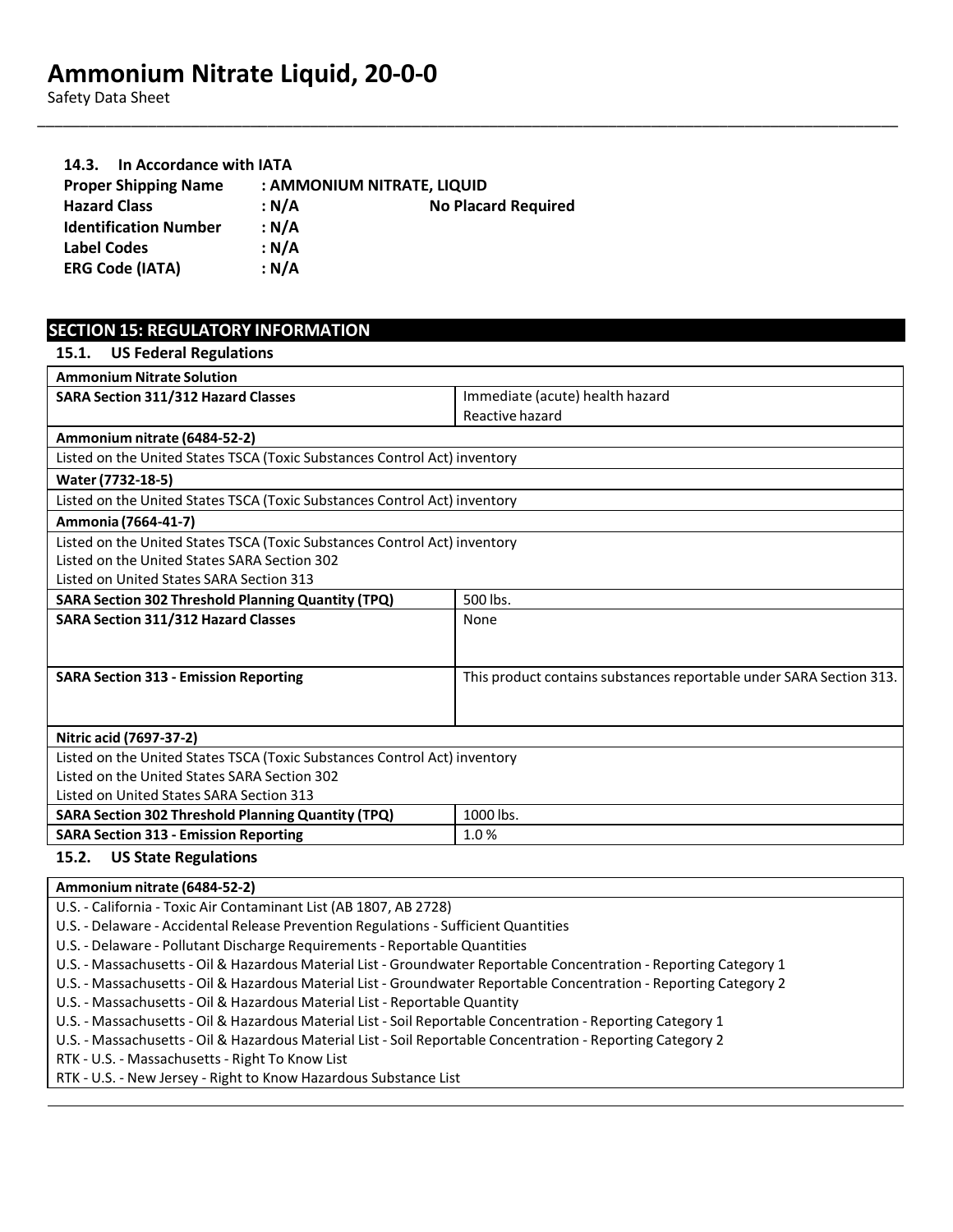Safety Data Sheet

U.S. - New Jersey - Special Health Hazards Substances List RTK - U.S. - Pennsylvania - RTK (Right to Know) - Environmental Hazard List RTK - U.S. - Pennsylvania - RTK (Right to Know) List U.S. - Texas - Effects Screening Levels - Long Term U.S. - Texas - Effects Screening Levels - Short Term **Ammonia (7664-41-7)** U.S. - California - SCAQMD - Toxic Air Contaminants - Non-Cancer Acute U.S. - California - SCAQMD - Toxic Air Contaminants - Non-Cancer Chronic U.S. - California - Toxic Air Contaminant List (AB 1807, AB 2728) U.S. - Connecticut - Hazardous Air Pollutants - HLVs (30 min) U.S. - Connecticut - Hazardous Air Pollutants - HLVs (8 hr) U.S. - Connecticut - Water Quality Standards - Acute Freshwater Aquatic Life Criteria U.S. - Connecticut - Water Quality Standards - Acute Saltwater Aquatic Life Criteria U.S. - Connecticut - Water Quality Standards - Chronic Freshwater Aquatic Life Criteria U.S. - Connecticut - Water Quality Standards - Chronic Saltwater Aquatic Life Criteria U.S. - Delaware - Accidental Release Prevention Regulations - Sufficient Quantities U.S. - Delaware - Accidental Release Prevention Regulations - Threshold Quantities U.S. - Delaware - Accidental Release Prevention Regulations - Toxic Endpoints U.S. - Delaware - Pollutant Discharge Requirements - Reportable Quantities U.S. - Florida - Essential Chemicals List U.S. - Idaho - Non-Carcinogenic Toxic Air Pollutants - Acceptable Ambient Concentrations U.S. - Idaho - Non-Carcinogenic Toxic Air Pollutants - Emission Levels (ELs) U.S. - Idaho - Occupational Exposure Limits - TWAs U.S. - Louisiana - Reportable Quantity List for Pollutants U.S. - Maine - Air Pollutants - Criteria Pollutants U.S. - Massachusetts - Allowable Ambient Limits (AALs) U.S. - Massachusetts- Allowable Threshold Concentrations (ATCs) U.S. - Massachusetts - Oil & Hazardous Material List - Groundwater Reportable Concentration - Reporting Category 1 U.S. - Massachusetts - Oil & Hazardous Material List - Groundwater Reportable Concentration - Reporting Category 2 U.S. - Massachusetts - Oil & Hazardous Material List - Reportable Quantity U.S. - Massachusetts - Oil & Hazardous Material List - Soil Reportable Concentration - Reporting Category 1 U.S. - Massachusetts - Oil & Hazardous Material List - Soil Reportable Concentration - Reporting Category 2 RTK - U.S. - Massachusetts - Right To Know List U.S. - Massachusetts - Threshold Effects Exposure Limits (TELs) U.S. - Massachusetts - Toxics Use Reduction Act U.S. - Michigan - Occupational Exposure Limits - STELs U.S. - Michigan - Polluting Materials List U.S. - Michigan - Process Safety Management Highly Hazardous Chemicals U.S. - Minnesota - Chemicals of High Concern U.S. - Minnesota - Hazardous Substance List U.S. - Minnesota - Permissible Exposure Limits - STELs U.S. - New Hampshire - Regulated Toxic Air Pollutants - Ambient Air Levels (AALs) - 24-Hour U.S. - New Hampshire - Regulated Toxic Air Pollutants - Ambient Air Levels (AALs) - Annual U.S. - New Jersey - Discharge Prevention - List of Hazardous Substances U.S. - New Jersey - Environmental Hazardous Substances List RTK - U.S. - New Jersey - Right to Know Hazardous Substance List U.S. - New Jersey - Special Health Hazards Substances List U.S. - New Jersey - TCPA - Extraordinarily Hazardous Substances (EHS) U.S. - New Jersey - Water Quality - Ground Water Quality Criteria U.S. - New Jersey - Water Quality - Practical Quantitation Levels (PQLs) U.S. - New Mexico - Precursor Chemicals U.S. - New York - Reporting of Releases Part 597 - List of Hazardous Substances U.S. - North Carolina - Control of Toxic Air Pollutants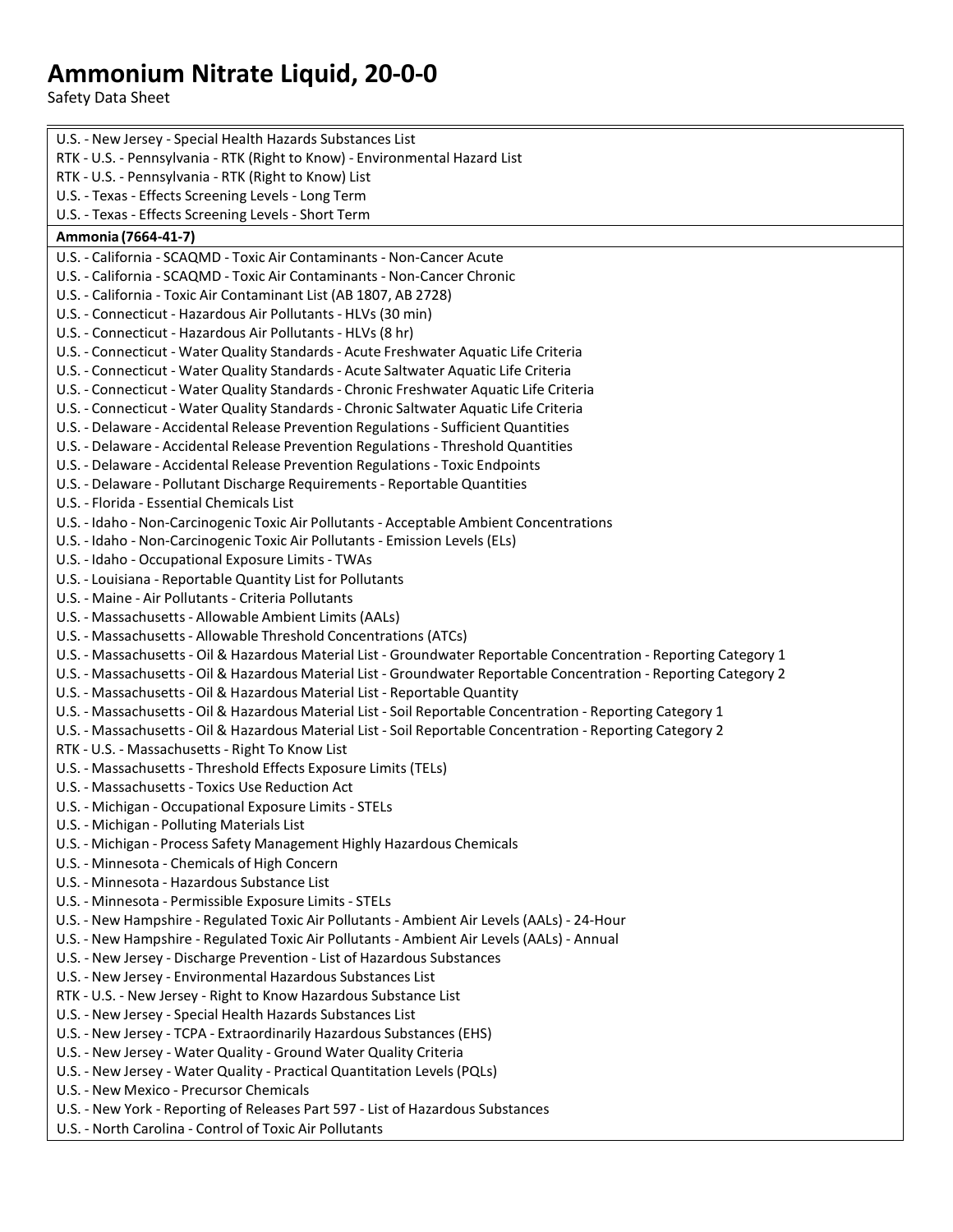Safety Data Sheet

| U.S. - North Dakota - Air Pollutants - Guideline Concentrations - 1-Hour                                                                                                          |
|-----------------------------------------------------------------------------------------------------------------------------------------------------------------------------------|
| U.S. - North Dakota - Air Pollutants - Guideline Concentrations - 8-Hour                                                                                                          |
| U.S. - Ohio - Accidental Release Prevention - Threshold Quantities                                                                                                                |
| U.S. - Ohio - Extremely Hazardous Substances - Threshold Quantities                                                                                                               |
| U.S. - Oregon - Permissible Exposure Limits - TWAs                                                                                                                                |
| U.S. - Oregon - Precursor Chemicals                                                                                                                                               |
| RTK - U.S. - Pennsylvania - RTK (Right to Know) - Environmental Hazard List                                                                                                       |
| RTK - U.S. - Pennsylvania - RTK (Right to Know) List                                                                                                                              |
| U.S. - Rhode Island - Air Toxics - Acceptable Ambient Levels - 1-Hour                                                                                                             |
| U.S. - Rhode Island - Air Toxics - Acceptable Ambient Levels - 24-Hour                                                                                                            |
| U.S. - Rhode Island - Air Toxics - Acceptable Ambient Levels - Annual                                                                                                             |
| U.S. - Rhode Island - Water Quality Standards - Acute Freshwater Aquatic Life Criteria                                                                                            |
| U.S. - Rhode Island - Water Quality Standards - Acute Saltwater Aquatic Life Criteria                                                                                             |
| U.S. - Rhode Island - Water Quality Standards - Chronic Freshwater Aquatic Life Criteria                                                                                          |
| U.S. - Rhode Island - Water Quality Standards - Chronic Saltwater Aquatic Life Criteria                                                                                           |
| U.S. - Tennessee - Occupational Exposure Limits - STELs                                                                                                                           |
| U.S. - Texas - Effects Screening Levels - Long Term                                                                                                                               |
| U.S. - Texas - Effects Screening Levels - Short Term                                                                                                                              |
| U.S. - Vermont - Permissible Exposure Limits - STELs                                                                                                                              |
| U.S. - Virginia - Water Quality Standards - Acute Freshwater Aquatic Life                                                                                                         |
| U.S. - Virginia - Water Quality Standards - Acute Saltwater Aquatic Life                                                                                                          |
| U.S. - Virginia - Water Quality Standards - Chronic Freshwater Aquatic Life                                                                                                       |
| U.S. - Virginia - Water Quality Standards - Chronic Saltwater Aquatic Life                                                                                                        |
| U.S. - Virginia - Water Quality Standards - Public Water Supply Effluent Limits                                                                                                   |
| U.S. - Virginia - Water Quality Standards - Surface Waters Not Used for the Public Water Supply Effluent Limits                                                                   |
| U.S. - Washington - Permissible Exposure Limits - STELs                                                                                                                           |
| U.S. - Washington - Permissible Exposure Limits - TWAs                                                                                                                            |
| U.S. - Wisconsin - Hazardous Air Contaminants - All Sources - Emissions From Stack Heights 25 Feet to Less Than 40 Feet                                                           |
| U.S. - Wisconsin - Hazardous Air Contaminants - All Sources - Emissions From Stack Heights 40 Feet to Less Than 75 Feet                                                           |
| U.S. - Wisconsin - Hazardous Air Contaminants - All Sources - Emissions From Stack Heights 75 Feet or Greater                                                                     |
| U.S. - Wisconsin - Hazardous Air Contaminants - All Sources - Emissions From Stack Heights Less Than 25 Feet                                                                      |
| U.S. - Wyoming - Process Safety Management - Highly Hazardous Chemicals                                                                                                           |
| U.S. - Alaska - Water Quality Standards - Acute Aquatic Life Criteria for Fresh Water                                                                                             |
|                                                                                                                                                                                   |
| U.S. - Alaska - Water Quality Standards - Chronic Aquatic Life Criteria for Fresh Water<br>U.S. - Alaska - Water Quality Standards - Acute Aquatic Life Criteria for Marine Water |
|                                                                                                                                                                                   |
| U.S. - Alaska - Water Quality Standards - Chronic Aquatic Life Criteria for Marine Water                                                                                          |
| U.S. - Alaska - Ambient Air Quality Standards                                                                                                                                     |
| Nitric acid (7697-37-2)                                                                                                                                                           |
| U.S. - California - SCAQMD - Toxic Air Contaminants - Non-Cancer Acute                                                                                                            |
| U.S. - California - SCAQMD - Toxic Air Contaminants With Proposed Risk Values                                                                                                     |
| U.S. - California - Toxic Air Contaminant List (AB 1807, AB 2728)                                                                                                                 |
| U.S. - Connecticut - Hazardous Air Pollutants - HLVs (30 min)                                                                                                                     |
| U.S. - Connecticut - Hazardous Air Pollutants - HLVs (8 hr)                                                                                                                       |
| U.S. - Delaware - Accidental Release Prevention Regulations - Sufficient Quantities                                                                                               |
| U.S. - Delaware - Accidental Release Prevention Regulations - Threshold Quantities                                                                                                |
| U.S. - Delaware - Accidental Release Prevention Regulations - Toxic Endpoints                                                                                                     |
| U.S. - Delaware - Pollutant Discharge Requirements - Reportable Quantities                                                                                                        |
| U.S. - Idaho - Non-Carcinogenic Toxic Air Pollutants - Acceptable Ambient Concentrations                                                                                          |
| U.S. - Idaho - Non-Carcinogenic Toxic Air Pollutants - Emission Levels (ELs)                                                                                                      |
| U.S. - Idaho - Occupational Exposure Limits - TWAs                                                                                                                                |
| U.S. - Illinois - Toxic Air Contaminants                                                                                                                                          |
| U.S. - Louisiana - Reportable Quantity List for Pollutants                                                                                                                        |
| U.S. - Massachusetts - Oil & Hazardous Material List - Groundwater Reportable Concentration - Reporting Category 1                                                                |
|                                                                                                                                                                                   |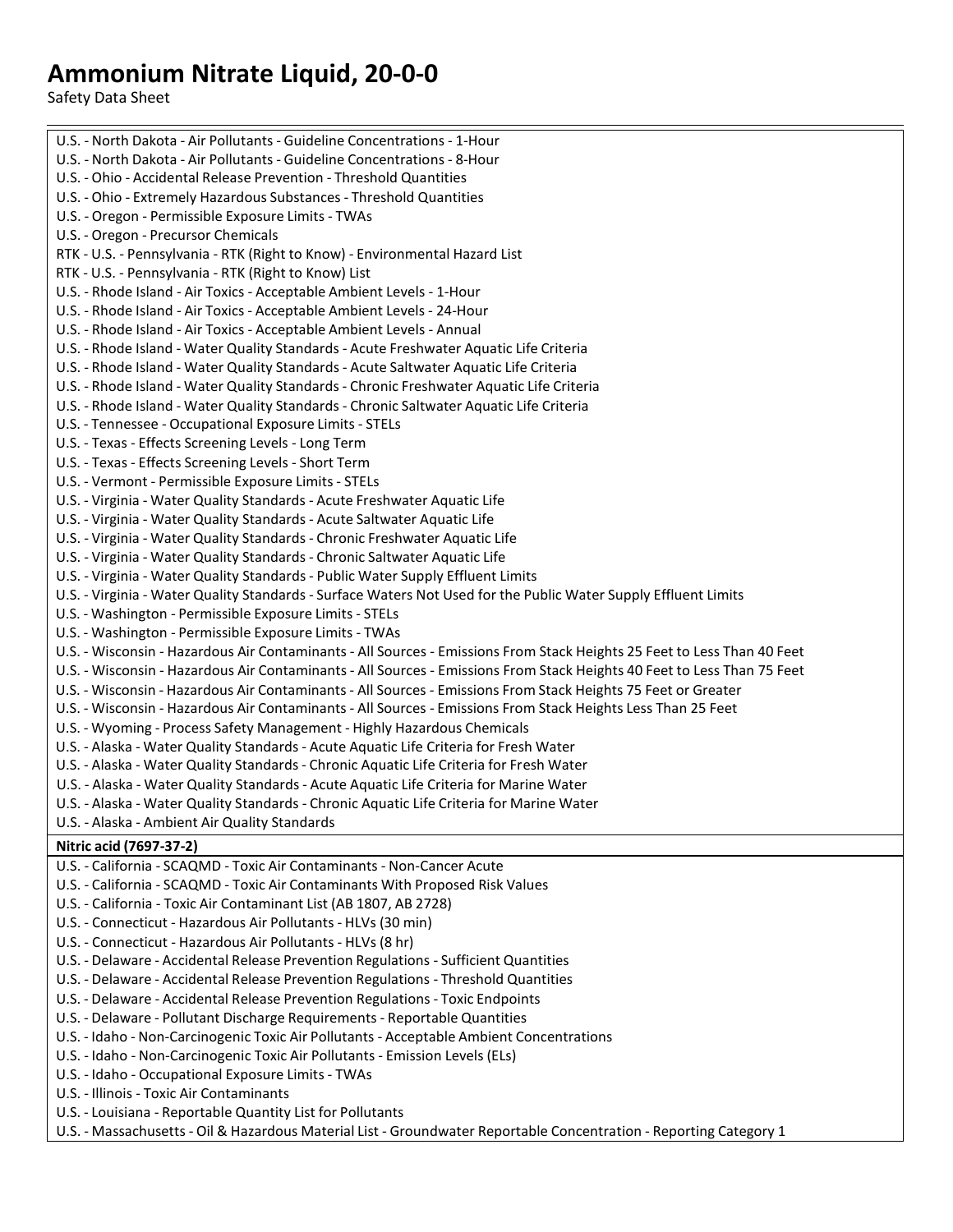Safety Data Sheet

U.S. - Massachusetts - Oil & Hazardous Material List - Groundwater Reportable Concentration - Reporting Category 2 U.S. - Massachusetts - Oil & Hazardous Material List - Reportable Quantity U.S. - Massachusetts - Oil & Hazardous Material List - Soil Reportable Concentration - Reporting Category 1 U.S. - Massachusetts - Oil & Hazardous Material List - Soil Reportable Concentration - Reporting Category 2 RTK - U.S. - Massachusetts - Right To Know List U.S. - Massachusetts - Toxics Use Reduction Act U.S. - Michigan - Occupational Exposure Limits - STELs U.S. - Michigan - Occupational Exposure Limits - TWAs U.S. - Michigan - Polluting Materials List U.S. - Michigan - Process Safety Management Highly Hazardous Chemicals U.S. - Minnesota - Chemicals of High Concern U.S. - Minnesota - Hazardous Substance List U.S. - Minnesota - Permissible Exposure Limits - STELs U.S. - Minnesota - Permissible Exposure Limits - TWAs U.S. - New Hampshire - Regulated Toxic Air Pollutants - Ambient Air Levels (AALs) - 24-Hour U.S. - New Hampshire - Regulated Toxic Air Pollutants - Ambient Air Levels (AALs) - Annual U.S. - New Jersey - Discharge Prevention - List of Hazardous Substances U.S. - New Jersey - Environmental Hazardous Substances List RTK - U.S. - New Jersey - Right to Know Hazardous Substance List U.S. - New Jersey - Special Health Hazards Substances List U.S. - New Jersey - TCPA - Extraordinarily Hazardous Substances (EHS) U.S. - New York - Occupational Exposure Limits - TWAs U.S. - New York - Reporting of Releases Part 597 - List of Hazardous Substances U.S. - North Carolina - Control of Toxic Air Pollutants U.S. - North Dakota - Air Pollutants - Guideline Concentrations - 1-Hour U.S. - North Dakota - Air Pollutants - Guideline Concentrations - 8-Hour U.S. - Ohio - Accidental Release Prevention - Threshold Quantities U.S. - Ohio - Extremely Hazardous Substances - Threshold Quantities U.S. - Oregon - Permissible Exposure Limits - TWAs RTK - U.S. - Pennsylvania - RTK (Right to Know) - Environmental Hazard List RTK - U.S. - Pennsylvania - RTK (Right to Know) List U.S. - Rhode Island - Air Toxics - Acceptable Ambient Levels - 1-Hour U.S. - South Carolina - Toxic Air Pollutants - Maximum Allowable Concentrations U.S. - South Carolina - Toxic Air Pollutants - Pollutant Categories U.S. - Tennessee - Occupational Exposure Limits - STELs U.S. - Tennessee - Occupational Exposure Limits - TWAs U.S. - Texas - Effects Screening Levels - Long Term U.S. - Texas - Effects Screening Levels - Short Term U.S. - Vermont - Permissible Exposure Limits - STELs U.S. - Vermont - Permissible Exposure Limits - TWAs U.S. - Washington - Permissible Exposure Limits - STELs U.S. - Washington - Permissible Exposure Limits - TWAs U.S. - Wisconsin - Hazardous Air Contaminants - All Sources - Emissions From Stack Heights 25 Feet to Less Than 40 Feet U.S. - Wisconsin - Hazardous Air Contaminants - All Sources - Emissions From Stack Heights 40 Feet to Less Than 75 Feet U.S. - Wisconsin - Hazardous Air Contaminants - All Sources - Emissions From Stack Heights 75 Feet or Greater U.S. - Wisconsin - Hazardous Air Contaminants - All Sources - Emissions From Stack Heights Less Than 25 Feet U.S. - Wyoming - Process Safety Management - Highly Hazardous Chemicals

### **15.3. Canadian Regulations**

| <b>Ammonium Nitrate Solution</b> |                                                                               |
|----------------------------------|-------------------------------------------------------------------------------|
| WHMIS Classification             | Class C - Oxidizing Material                                                  |
|                                  | Class D Division 2 Subdivision B - Toxic material causing other toxic effects |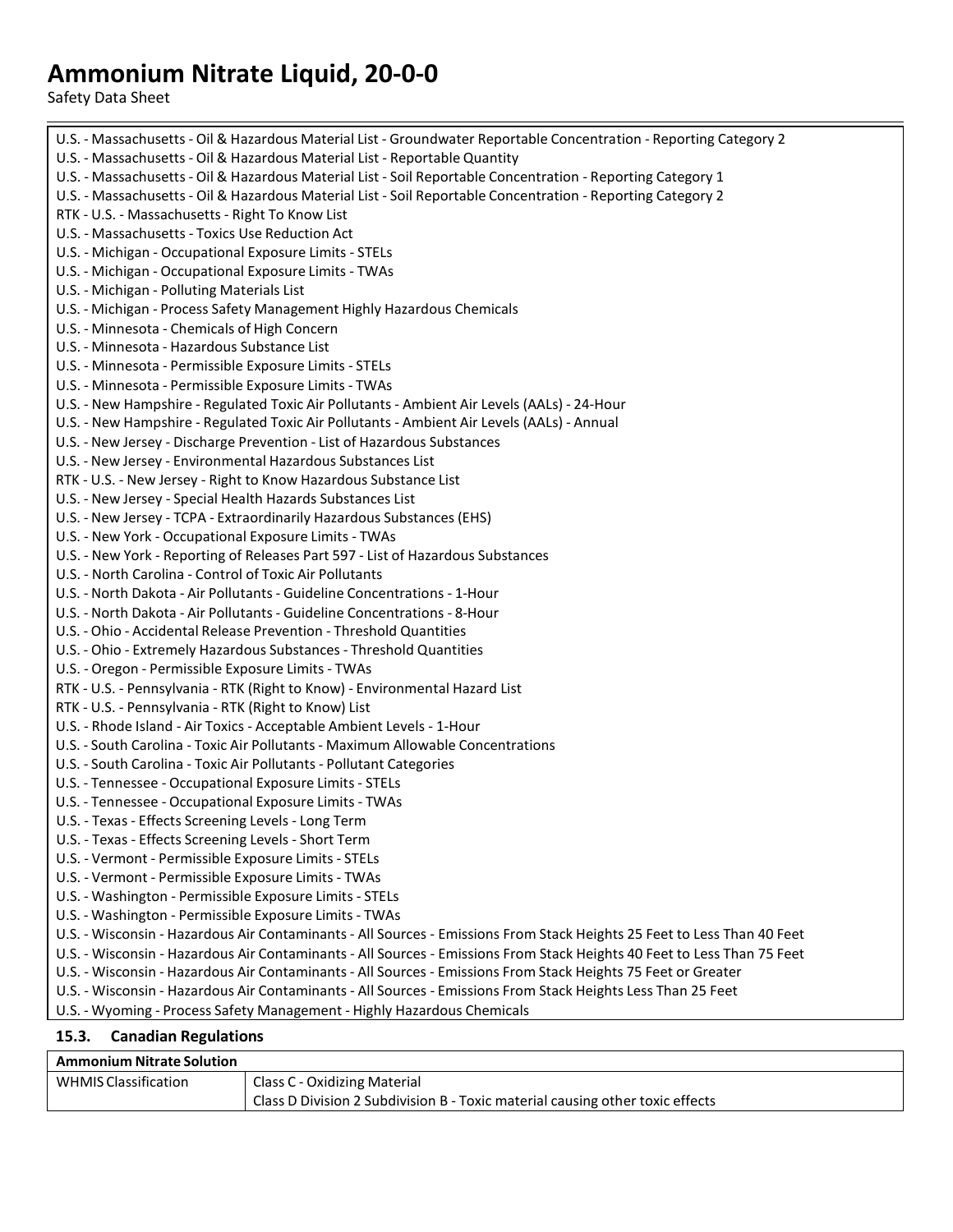Safety Data Sheet

| Ammonium nitrate (6484-52-2)                            |                                                                                                    |  |
|---------------------------------------------------------|----------------------------------------------------------------------------------------------------|--|
| Listed on the Canadian DSL (Domestic Substances List)   |                                                                                                    |  |
| <b>WHMIS Classification</b>                             | Class C - Oxidizing Material                                                                       |  |
|                                                         | Class D Division 2 Subdivision B - Toxic material causing other toxic effects                      |  |
| Water (7732-18-5)                                       |                                                                                                    |  |
| Listed on the Canadian DSL (Domestic Substances List)   |                                                                                                    |  |
| <b>WHMIS Classification</b>                             | Uncontrolled product according to WHMIS classification criteria                                    |  |
| Ammonia (7664-41-7)                                     |                                                                                                    |  |
| Listed on the Canadian DSL (Domestic Substances List)   |                                                                                                    |  |
| Listed on the Canadian IDL (Ingredient Disclosure List) |                                                                                                    |  |
| <b>IDL Concentration 1%</b>                             |                                                                                                    |  |
| <b>WHMIS Classification</b>                             | Class A - Compressed Gas                                                                           |  |
|                                                         | Class B Division 1 - Flammable Gas                                                                 |  |
|                                                         | Class D Division 1 Subdivision A - Very toxic material causing immediate and serious toxic effects |  |
|                                                         | Class E - Corrosive Material                                                                       |  |
| Nitric acid (7697-37-2)                                 |                                                                                                    |  |
| Listed on the Canadian DSL (Domestic Substances List)   |                                                                                                    |  |
| Listed on the Canadian IDL (Ingredient Disclosure List) |                                                                                                    |  |
| <b>IDL Concentration 1%</b>                             |                                                                                                    |  |
| <b>WHMIS Classification</b>                             | Class C - Oxidizing Material                                                                       |  |
|                                                         | Class E - Corrosive Material                                                                       |  |
|                                                         | Class D Division 2 Subdivision B - Toxic material causing other toxic effects                      |  |

This product has been classified in accordance with the hazard criteria of the Controlled Products Regulations (CPR) and the SDS contains all of the information required by CPR.

| SECTION 16: OTHER INFORMATION, INCLUDING DATE OF PREPARATION OR LAST REVISION |                                                                                                                                                                                 |  |  |
|-------------------------------------------------------------------------------|---------------------------------------------------------------------------------------------------------------------------------------------------------------------------------|--|--|
| <b>Revision Date</b>                                                          | : March 12, 2020                                                                                                                                                                |  |  |
| <b>Other Information</b>                                                      | : This document has been prepared in accordance with the SDS requirements of the OSHA<br>Hazard Communication Standard 29 CFR 1910.1200. Refer to Section 10 before mixing this |  |  |
| <b>GHS Full Text Phrases:</b>                                                 | chemical.                                                                                                                                                                       |  |  |

| Acute Tox. 3 (Inhalation: gas) | Acute toxicity (inhalation: gas) Category 3                      |
|--------------------------------|------------------------------------------------------------------|
| Aquatic Acute 1                | Hazardous to the aquatic environment - Acute Hazard Category 1   |
| <b>Aquatic Chronic 2</b>       | Hazardous to the aquatic environment - Chronic Hazard Category 2 |
| Eye Dam. 1                     | Serious eye damage/eye irritation Category 1                     |
| Eye Irrit. 2A                  | Serious eye damage/eye irritation Category 2A                    |
| Flam. Gas 2                    | Flammable gases Category 2                                       |
| Liquefied gas                  | Gases under pressure Liquefied gas                               |
| Met. Corr. 1                   | Corrosive to metals Category 1                                   |
| Ox. Liq. 3                     | Oxidizing liquids Category 3                                     |
| Ox. Sol. 3                     | Oxidizing solids Category 3                                      |
| Skin Corr. 1A                  | Skin corrosion/irritation Category 1A                            |
| Skin Corr. 1B                  | Skin corrosion/irritation Category 1B                            |
| STOT SE 3                      | Specific target organ toxicity (single exposure) Category 3      |
| H <sub>221</sub>               | Flammable gas                                                    |
| H <sub>272</sub>               | May intensify fire; oxidizer                                     |